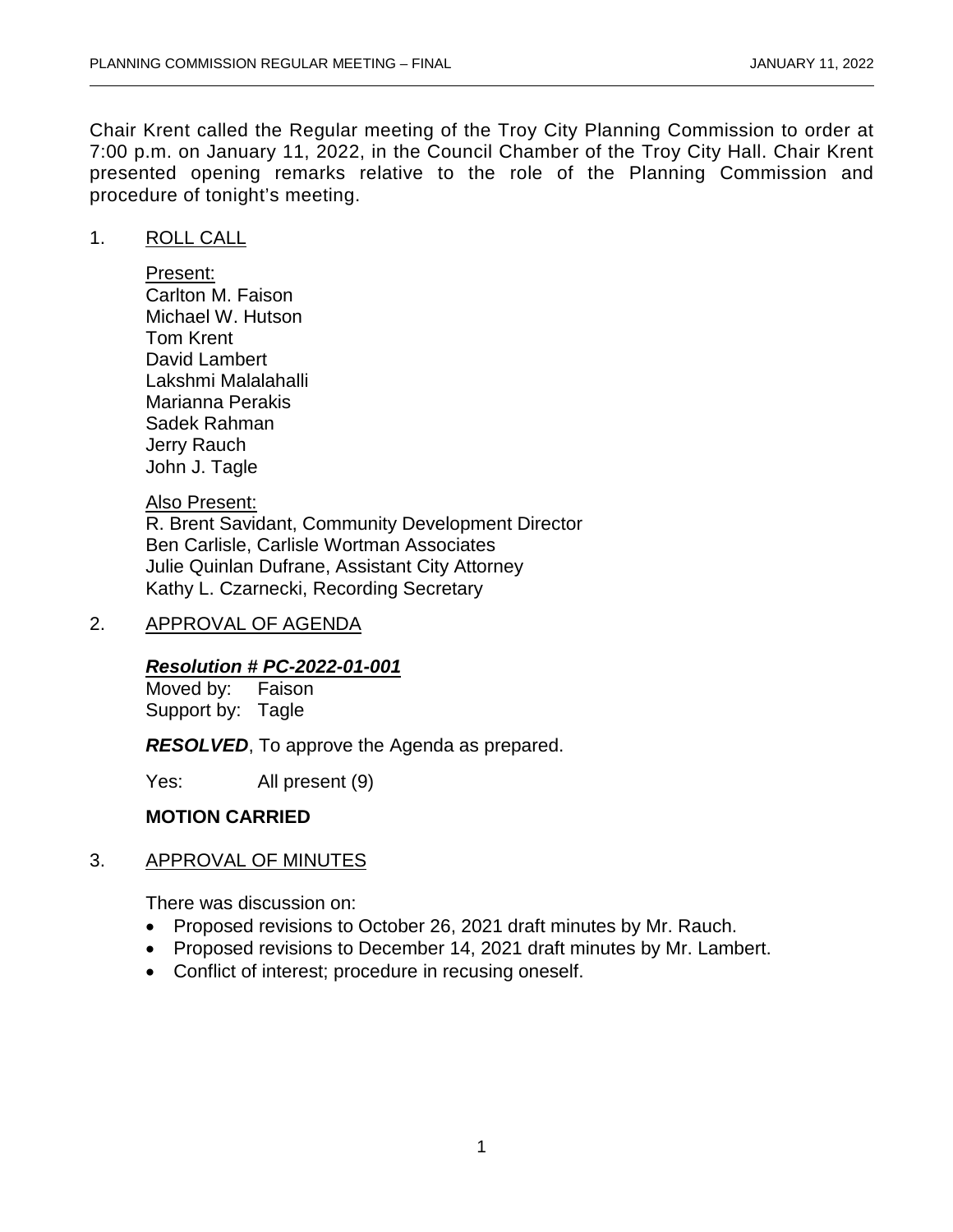## *Resolution # PC-2022-01-002*

Moved by: Lambert Support by: Perakis

*RESOLVED*, To approve the minutes of the October 26, 2021 and December 14, 2021 Regular meetings with corrections.

Yes: All present (9)

#### **MOTION CARRIED**

4. PUBLIC COMMENT – For Items Not on the Agenda

There was no one present who wished to speak.

# **SPECIAL USE APPROVAL AND PRELIMINARY SITE PLAN REVIEWS**

5. PUBLIC HEARING - SPECIAL USE AND PRELIMINARY SITE PLAN REVIEW (SU JPLN2021-026) – Proposed Biggby Coffee Drive-Through Window Addition, North side of Long Lake, east of Rochester (1057 E. Long Lake, Suite A), Section 11, Currently Zoned NN (Neighborhood Node "L") District

Mr. Tagle recused himself from this item. He stated his firm worked with the petitioner on the project.

Mr. Lambert disclosed his son is a former employee at Biggby Coffee and indicated no conflict of interest on his part. The Board was in consensus.

(Mr. Tagle exited the meeting at 7:08 p.m.)

Mr. Carlisle reviewed the Special Use and Preliminary Site Plan application for the proposed drive-through window addition at Biggby Coffee. He addressed proposed site improvements as relates to parking along the western property line, speed humps for traffic calming and new dumpster screening. Mr. Carlisle said review of the application by the City's Traffic Consultant OHM addressed the change to angle parking, the addition of bollards along the existing sidewalk at the rear of the retail center and removal of the parking bumper blocks adjacent to the new parallel parking spaces.

Mr. Carlisle clarified the loading space requirement or waiver of such is no longer an issue, contrary to comments in his report. He asked the applicant to provide transparency calculations and to submit a photometric plan should there be new lighting proposed. Mr. Carlisle addressed the Zoning Ordinance Design Standards (Section 5.05) and Special Use Standards (Section 9.02D).

Mr. Carlisle offered support in the reinvestment to the site and recommended approval of the Special Use and Preliminary Site Plan application with conditions as identified in his report dated December 7, 2021, with the exclusion of the condition relating to the loading space.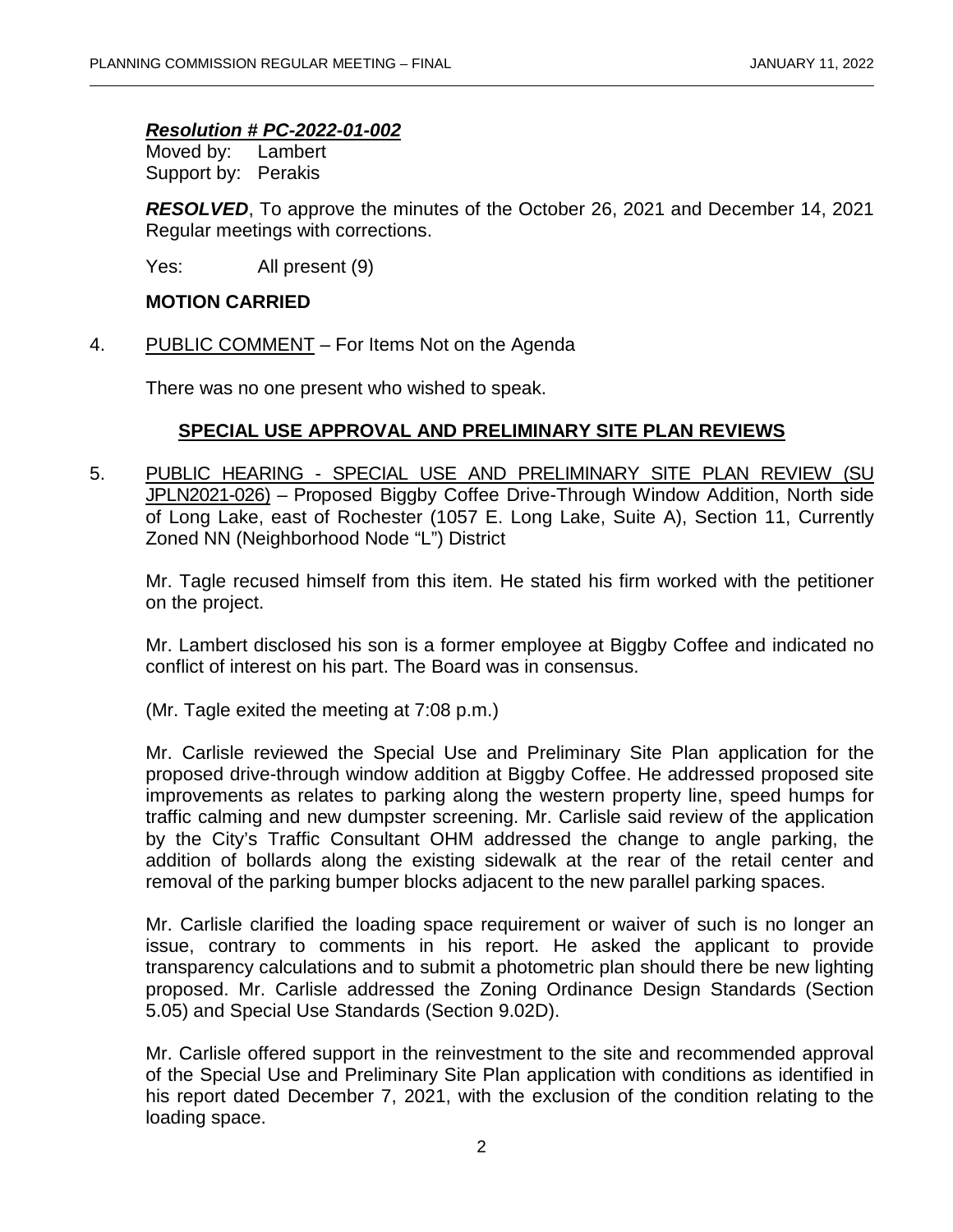A brief discussion among Board members and the administration followed, some comments relating to:

- Non/conforming use.
- Traffic pattern and circulation.
- Calming traffic methods; speed bumps, signage.
- Safety concerns for employees, pedestrians.
- Length of drive-through loop; directional flow (one way, two way).

Applicant Sanford (Sandy) Green said he and his daughter-in-law partner purchased Biggby Coffee on July 15, 2021. He said in the last six months they have made improvements to the store and have made a concerted effort to become a stronger part of the community. Mr. Green addressed how the pandemic has affected the business and how a drive-through window would most likely boost business. Mr. Green said they care for the safety of their employees, customers and existing retail tenants and hope that together they and the Commission can come up with a workable plan for a drivethrough addition.

Traffic Engineer Julie Kroll of Fleis & VandenBrink addressed the proposed circulation and flow of traffic. She addressed specifics relating to the length of the drive-through loop, directional flow of traffic, the bypass lane, 7-foot sidewalk with bollards, access to the dumpster, loading area and traffic calming measures. Ms. Kroll noted commercial property is to the west of the drive-through window and residential is located only to the north and east of the project. She believes OHM's suggestion to remove the bumper blocks might be to alleviate a potential trip hazard, and she would confer with the landlord who placed the bumper blocks there to protect the existing fence. Ms. Kroll said speed bumps would be placed in accordance with the recommendations of the manufacturer. Ms. Kroll indicated the applicant would be receptive to additional measures of traffic calming, such as signage, striping, etc.

Mr. Green addressed the length of the drive-through loop, directional flow of traffic, the bypass lane, width of the road in the rear of the retail center, communication with existing tenants, and various types of traffic calming measures.

There was discussion on:

- Safety concerns.
- Directional flow of traffic.
- Speed bumps; manufacturer recommendations relating to placement, spacing.
- Posting speed limit signs; striping directional arrows.
- Loading space; access, time of day, maneuverability of trailer.
- Peak store hours (7am to 9:30 pm); number of anticipated customers daily (200).
- Potential use of drive-through loop by other tenants.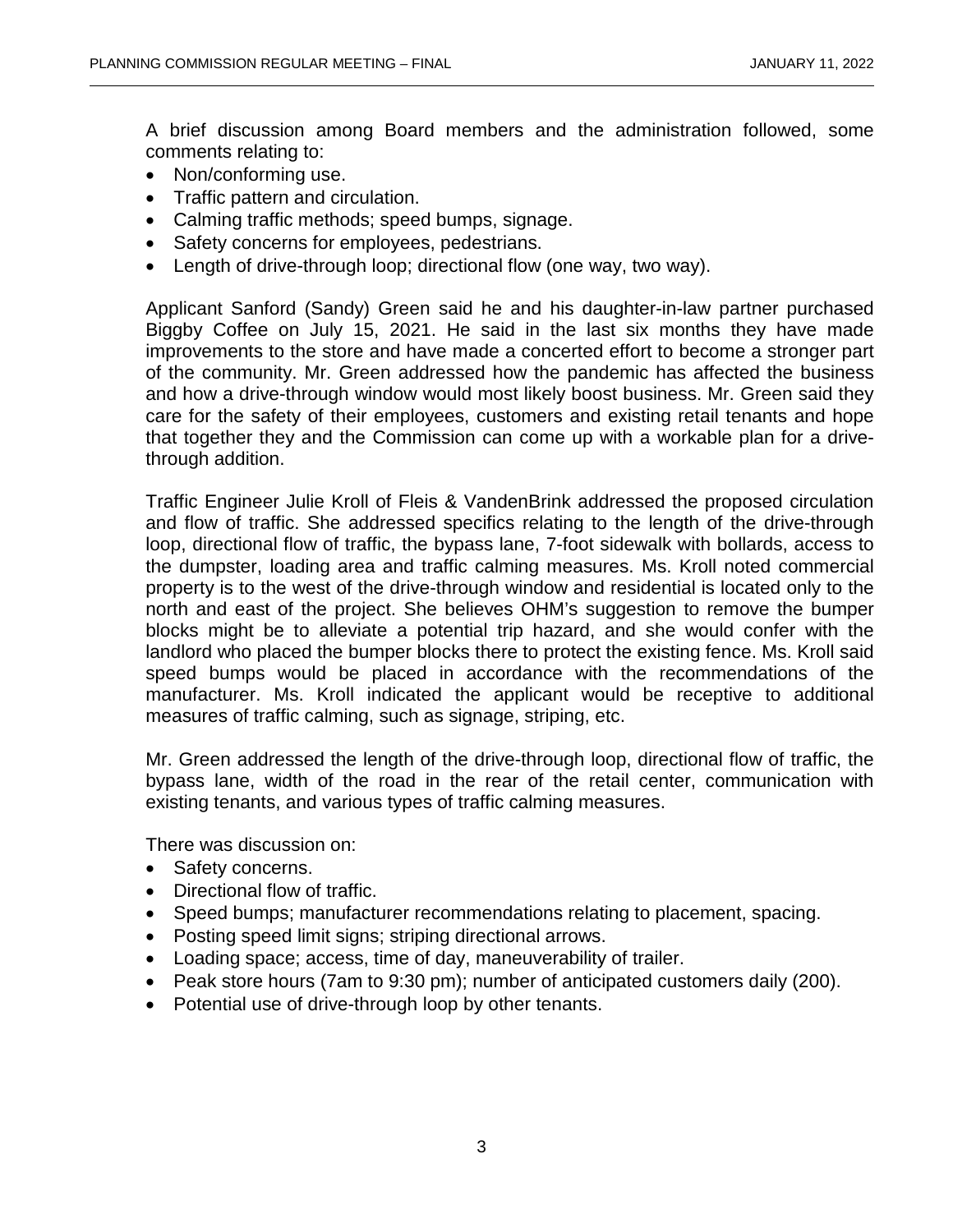## PUBLIC HEARING OPENED

There was no one present to speak.

# PUBLIC HEARING CLOSED

The administration suggested that the item could be sent back to the traffic consultant for review to address safety concerns expressed by some members.

Mr. Rauch made a motion that was supported by Mr. Lambert. A lengthy discussion followed with respect to the conditions cited. The recording secretary respectfully requested if the motion could be stated again for clarification on the conditions.

#### *Resolution # PC-2022-01-003*

Moved by: Rauch Support by: Lambert

*RESOLVED*, That Special Use Approval and Preliminary Site Plan Approval for the proposed Biggby Coffee Drive-Through Window Addition, North side of Long Lake, East of Rochester (1057 E. Long Lake, Suite A), Section 11, Currently Zoned NN (Neighborhood Node "L") District, be granted, subject to the following conditions:

- 1. That the Traffic Consultant and planning staff will review and satisfy themselves with the placement of the bumper blocks that are being removed.
- 2. That the Traffic Consultant and planning staff will look at potentially a third speed bump in the traffic flow to the drive-up window.
- 3. That the applicant will provide the transparency calculations.
- 4. If new lighting is proposed, the applicant shall submit a photometric plan.
- 5. That the plan will provide ultimately for signage at the store in the form of a monument sign at the west end and in the form of a street-type sign at the east end of the property that clearly designates direction to the drive-through.
- 6. That speed limit signs will be provided in conformance with the manufacturer's recommendation of the speed bumps.
- 7. That the driveways will be clearly marked with one-way and two-way.
- 8. That there will be a yellow striped lane divider on the north side.

#### Discussion on the motion on the floor.

There was clarification that the conditions relating to the parking bumper blocks and speed bumps are to be reviewed by the Traffic Consultant and planning staff and the remaining conditions would be required.

#### Vote on the motion on the floor.

Yes: Faison, Hutson, Krent, Lambert, Malalahalli, Perakis, Rahman, Rauch Recused: Tagle

#### **MOTION CARRIED**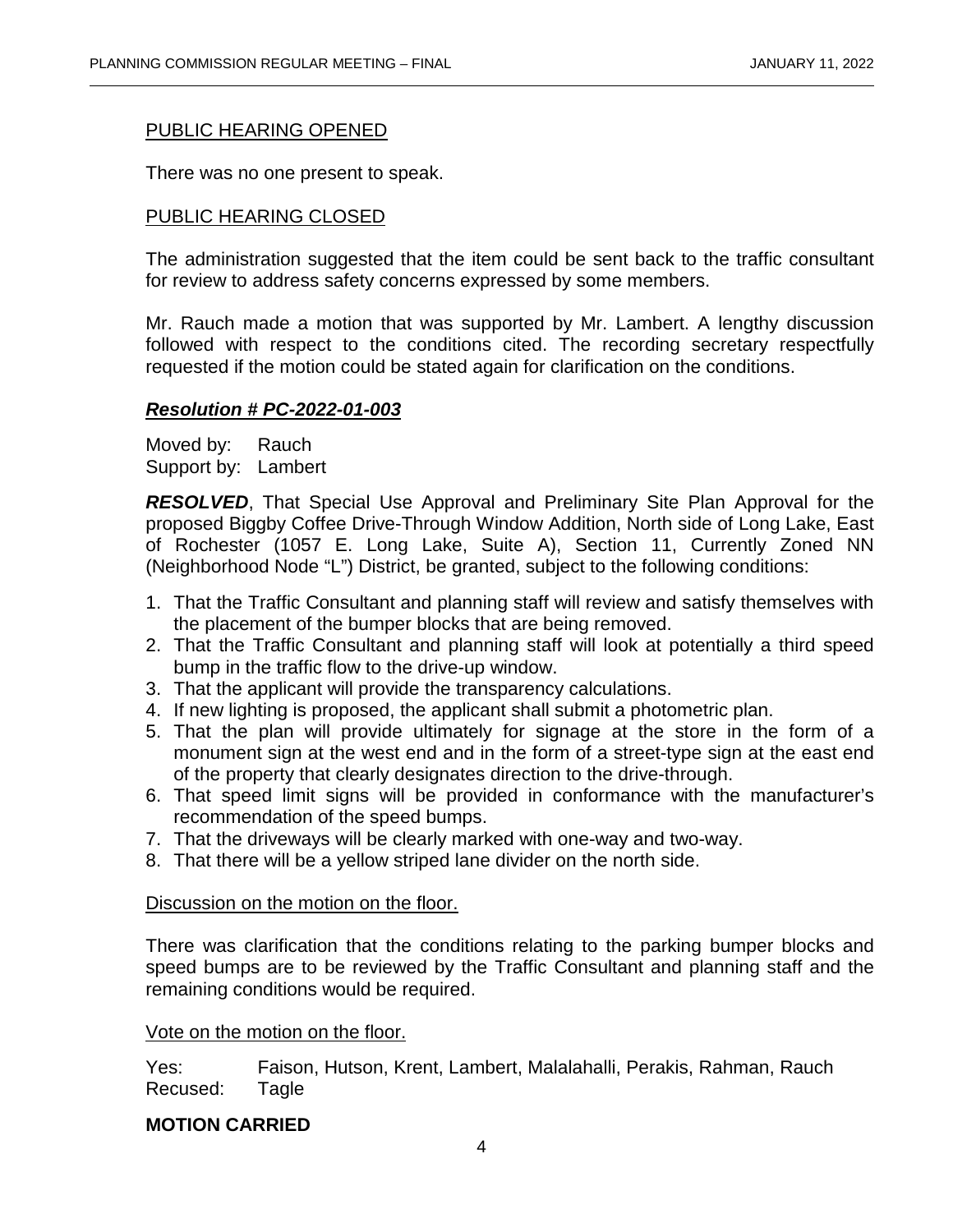Mr. Tagle returned to the meeting at 8:36 p.m. Ms. Dufrane exited the meeting at 8:34 p.m.; returned at 8:38 p.m.

The meeting resumed at 8:38 p.m.

6. PUBLIC HEARING - SPECIAL USE AND PRELIMINARY SITE PLAN REVIEW (SU JPLN2021-024) – Proposed Red Wagon Fuel Station, West side of Livernois, North of Maple (1613 and 1631 Livernois), Section 28, Currently Zoned MR (Maple Road) **District** 

Mr. Carlisle reviewed the Special Use and Preliminary Site Plan application for the proposed Red Wagon Fuel Station to add six islands, 12 gas pumps, a canopy to the existing Red Wagon store and the combination of two sites. He specifically addressed the canopy in relation to the Zoning Ordinance requirement (Section 6.28.B) and the applicant's rationale for not connecting the canopy to the store building. Mr. Carlisle addressed the applicant's request to seek a deviation in the parking requirement and a waiver from the loading space requirement. He reported the applicant is providing significant landscaping to both sites and particularly to the north site, but as well is seeking a deviation in the location of street trees and parking lot trees.

Mr. Carlisle addressed the Special Use Standards (Section 9.02.D.). He asked the Board to consider in its deliberation the applicant's rationale for not connecting the canopy to the building and the applicant's request to seek deviations from the requirements for parking, loading space and location of street trees and parking lot trees.

Mr. Carlisle recommended approval of the Special Use and Preliminary Site Plan application subject to addressing the canopy material and color and any design changes as directed by the Board prior to Final Site Plan approval.

A brief discussion among Board members and the administration followed, some comments relating to:

- Combination of two sites; demolition of existing building (Troy Tile).
- Complimentary material and color for canopy to Red Wagon building.
- Deviation of parking requirement; no setback requirements, potential to add parking to north.

Present were applicant Ken Koza of RW Troy LLC and James Butler of Professional Engineering Associates.

Mr. Butler clarified the application would not meet the 20% required landscaping requirement should parking spaces be added to the north. He assured the Board there is sufficient parking for the site. Mr. Butler showed the Board where an existing space near an overhead door located in the far northwest corner of the property is being used for loading/unloading.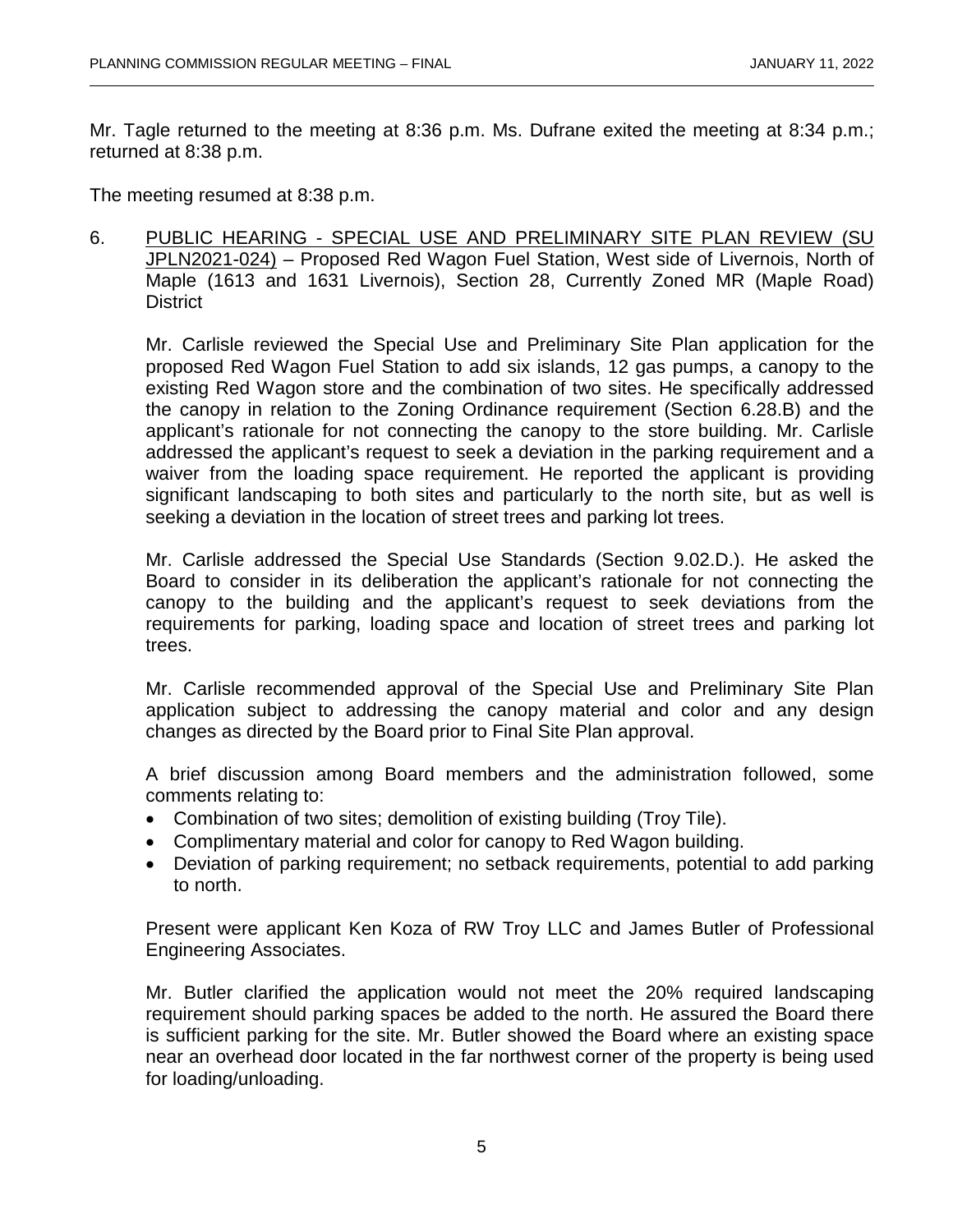Mr. Koza said connecting the canopy to the Red Wagon building would be challenging with respect to the building height differences, alignment and the need for structural columns. He said the yellow and red colors of the Shell brand would complement and tie together the brick and limestone color of the convenience store. He said a separation between the canopy and the convenience store would be aesthetically more pleasing and retain the Red Wagon building identity. Mr. Koza shared their forward thinking in replacing some pumps to accommodate charge stations for electric vehicles in the near future.

There was discussion on:

- Material and color of the canopy; no color changes to convenience store.
- Market viability for service stations.
- Accommodation of charge stations for future use.
- Sufficiency of parking.

#### PUBLIC HEARING OPENED

Prithipal Singh and Sukhnoor Kaur, owners of the Citgo service station at 1654 Livernois Road, voiced opposition. Ms. Kaur expressed concerns with competition among several service stations in the area.

#### PUBLIC HEARING CLOSED

In response to Mr. Rauch's question asking if there is background information on the potential of saturation of service stations in the City, Mr. Savidant said the City does not track statistics on service stations.

#### *Resolution # PC-2022-01-*

Moved by: Faison Support by: Malalahalli

*RESOLVED*, The Planning Commission hereby approves a reduction in the total number of required parking spaces for the proposed Red Wagon Fuel Station to 44 when a total of 48 spaces are required on the site based on the off-street parking space requirements for convenience store and gas stations. This 4-space reduction maintains 36 parking spaces for the 4,455 square foot convenience store and is sufficient to meet parking demands based on existing activity; and,

**RESOLVED**, The Planning Commission hereby waives the loading space requirement; and,

*RESOLVED*, That Special Use Approval and Preliminary Site Plan Approval for the proposed Red Wagon Fuel Station, West side of Livernois, North of Maple (1613 and 1631 Livernois), Section 28, Currently Zoned MR (Maple Road) District, be granted.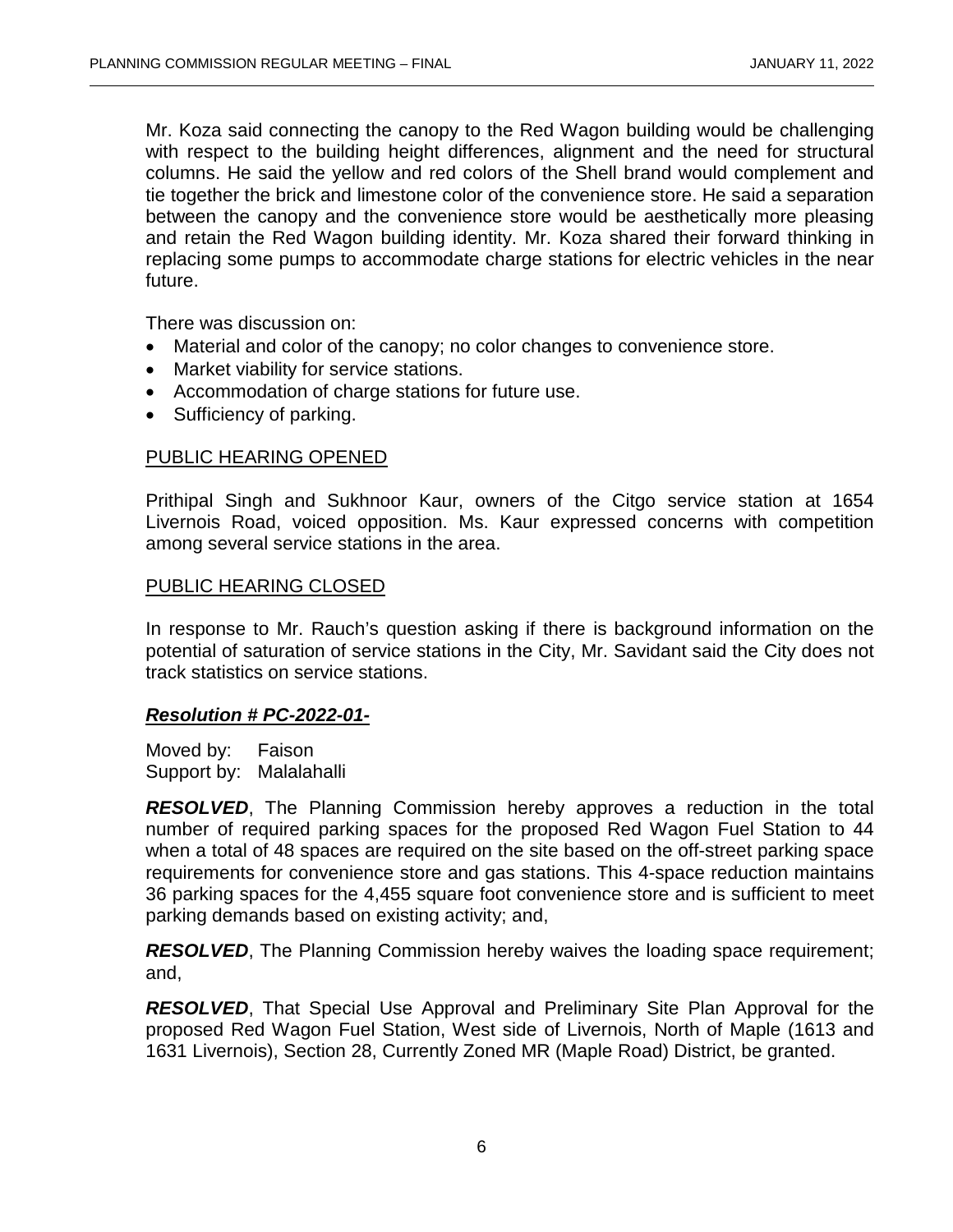Discussion on the motion on the floor.

In response to Mr. Lambert's question, Mr. Carlisle said he would like a detailed or colored rendering of the canopy to confirm it matches the elevation and aesthetics of the existing Red Wagon.

The administration confirmed that all service stations require Special Use approval.

Vote on the motion on the floor as amended.

Moved by: Faison Support by: Malalahalli

#### *Resolution # PC-2022-01-004*

Moved by: Faison Support by: Malalahalli

*RESOLVED*, The Planning Commission hereby approves a reduction in the total number of required parking spaces for the proposed Red Wagon Fuel Station to 44 when a total of 48 spaces are required on the site based on the off-street parking space requirements for convenience store and gas stations. This 4-space reduction maintains 36 parking spaces for the 4,455 square foot convenience store and is sufficient to meet parking demands based on existing activity; and,

**RESOLVED**, The Planning Commission hereby waives the loading space requirement; and,

*RESOLVED*, That Special Use Approval and Preliminary Site Plan Approval for the proposed Red Wagon Fuel Station, West side of Livernois, North of Maple (1613 and 1631 Livernois), Section 28, Currently Zoned MR (Maple Road) District, be granted subject to:

1. The applicant submitting a colored rendering of the canopy and canopy support.

Yes: All present (9)

# **MOTION CARRIED**

# **OTHER ITEMS**

#### 7. POTENTIAL PLANNED UNIT DEVELOPMENT (PUD) APPLICATION

Mr. Carlisle gave a brief review of the proposed Village of Troy Planned Unit Development concept plan, noting the item is for discussion only to give feedback to the developer and no action would be taken this evening. He addressed the proposed residential products, surrounding zoning, how the plan relates to the Master Plan, proposed public benefit and flexibility in using the PUD option.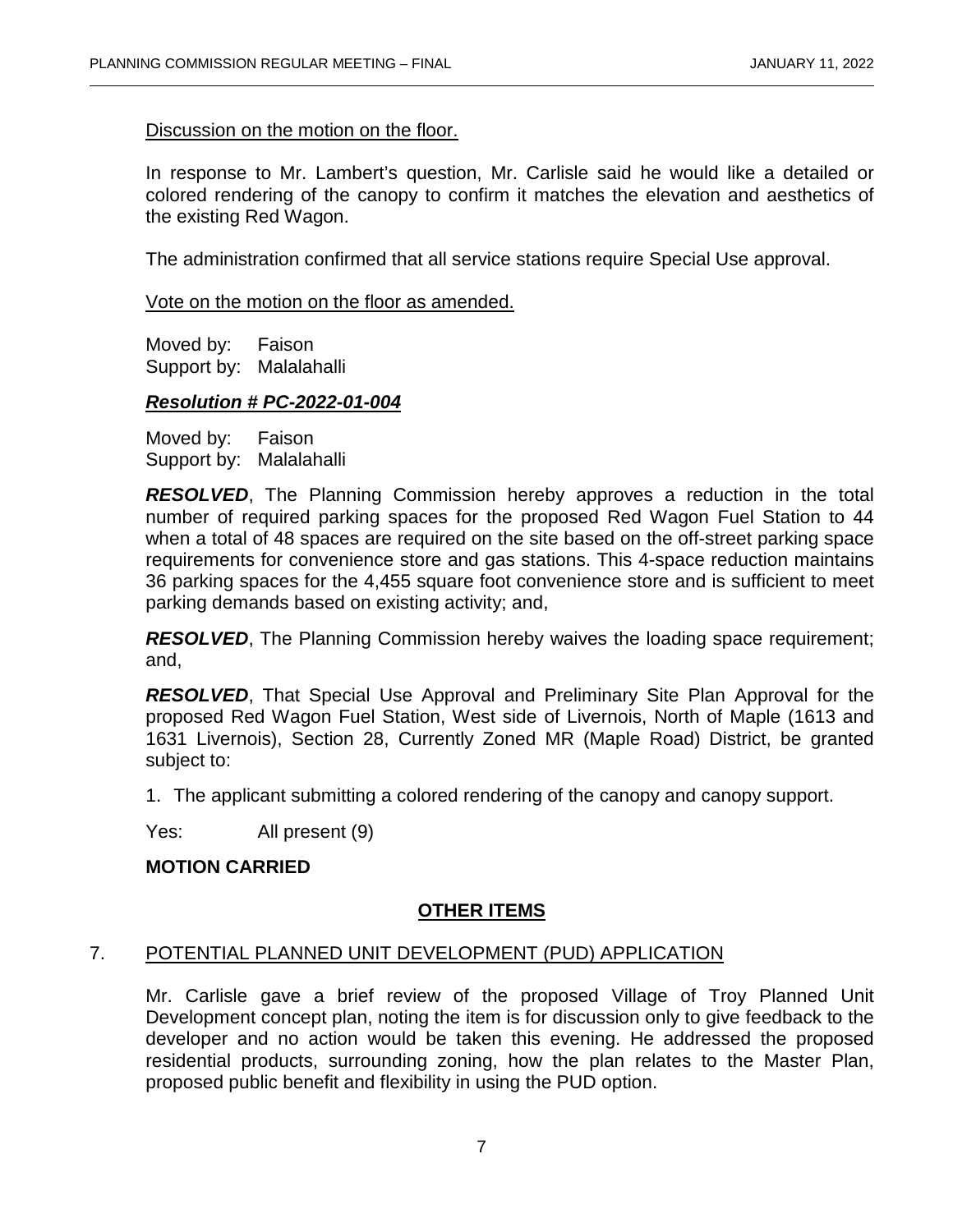Tim Loughrin, Director of Land Acquisition and Development for Robertson Brothers Homes, conducted a PowerPoint presentation. His presentation covered:

- Project summary and highlights.
- Site Concept Plan, Connectivity and Context.
- Parallel Plan under Existing RT Zoning.
- PUD qualifications.
- Housing products: townhomes, attached and detached single family lots and condominiums.

Discussion followed, some comments relating to:

- Public amenity; safety, liability, maintenance of sledding hill.
- Consideration to an alternate amenity, possibly all-season use.
- Regional pond/stormwater connection.
- Housing options; townhomes not preferred.
- Sustainable elements of housing material.
- Transition to adjacent industrial use.
- Apply *village* concept to the project.

# 8. ELECTION OF OFFICERS

Chair Krent opened the floor for nominations for Chair.

Chair Krent nominated David Lambert.

Acknowledging there were no further nominations, Chair Krent closed the floor to nominations.

Roll Call vote on the nomination for *David Lambert as Chair*.

Yes: All present (9)

Chair Krent opened the floor for nominations for Vice Chair.

Chair Krent nominated Marianna Perakis.

Mr. Faison nominated Sadek Rahman.

Acknowledging there were no further nominations, Chair Krent closed the floor to nominations.